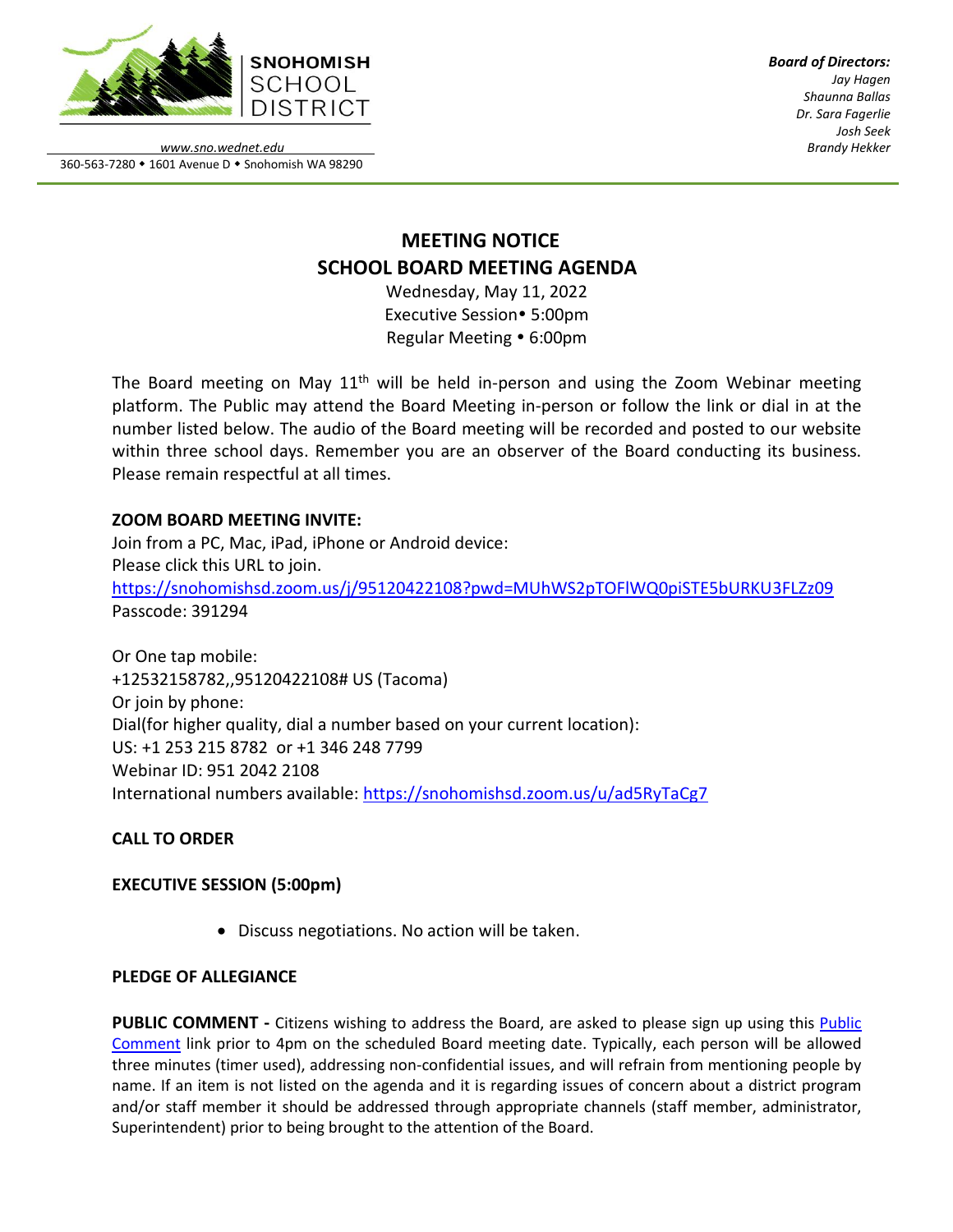#### **INTRODUCTIONS**

- Alice Dailey Vice Principal, Central/Emerson Elementary
- Anjeannette Hammer Vice Principal, Machias Elementary
- Kate Scott Vice Principal, Dutch Hill Elementary

### Action **AGENDA REVISION**

### Action **APPROVAL OF MINUTES**

• Regular Board Meeting – April 27, 2022

#### Action **CONSENT AGENDA**

(a) Request Approval of Warrant Issue April 16-30, 2022:

| <b>General Fund</b>                | \$11,261,344.85 |
|------------------------------------|-----------------|
| Capital Projects Fund              | 9,400.00        |
| Private Purpose Trust              | 0.00            |
| <b>Associated Student Body</b>     | 58,797.31       |
| <b>Transportation Vehicle Fund</b> | 0.00            |
| Cost to District All Funds         | \$11,329,542.16 |

- (b) Request Approval of the Personnel Report
- (c) Request Approval of the Interlocal Agreement with Northwest Educational Service District #189 (NWESD) for the Snohomish County Detention Center Education Program
- (d) Request Approval of Resolution 05-22 Delegative Authority to WIAA for 2022-2023
- (e) Request Approval of Student from FCCLA to Attend the FCCLA Nationals in San Diego, CA from June 28 – July 3, 2022

#### **OLD BUSINESS**

- Action (a) Board Hearing Decision from the April 27<sup>th</sup> Meeting
- Information (b) New Mascot for Cascade View Elementary
- Action (c) Request Approval of Policy 1400 Meeting Conduct, Order of Business and Quorum (Previously Policy 1400 and 1430) (Second Consideration)